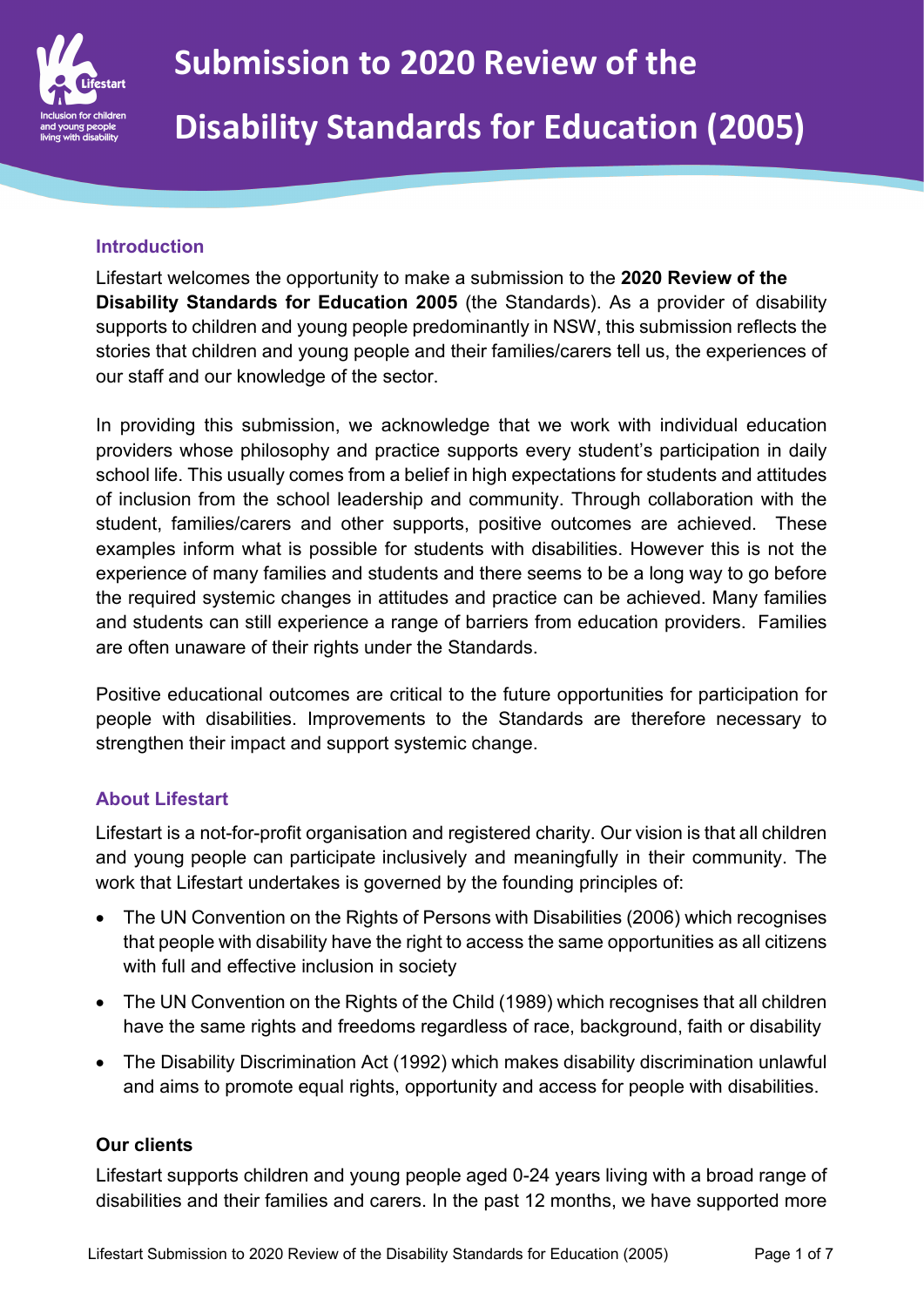than 10,000 children and young people. These supports are frequently provided within, or in collaboration with, education settings.

## **Our staff**

Lifestart currently employs more than 150 specialist staff including speech pathologists, physiotherapists, occupational therapists, behaviour support practitioners, social workers, psychologists and educators. Our staff collaborate with and work within education settings on a daily basis.

# **Our services**

- NDIS Registered Provider of Specialist Behaviour Supports, Therapeutic Supports and Early Childhood Supports.
- Prequalified provider for the NSW Department of Education Specialist Allied Health Service Provider scheme.
- Early Childhood Partner with the National Disability Insurance Agency (NDIA), delivering the Early Childhood Early Intervention (ECEI) approach (for children 0-6 years) in 5 regions of NSW, as well as online support to Partners in other states.
- Provider of Start Strong Pathways and Sector Capacity Building (Disability and Inclusion) programs funded by the NSW Department of Education.
- Belong INC and Speak Up projects for children and young people living with disability.

## **Scope and context of the Review**

We acknowledge that the discussion paper for this review of the Standards notes that dialogue about inclusive education is out of the scope of the review. However Lifestart believes that the concepts of inclusion and inclusive education are integral to current policy and legislative frameworks in Australia and must be reflected in the Standards.

The National Disability Strategy (2011) clearly articulates that learning and skills is a priority area for improvement and reform. This priority area acknowledges the clear for high quality inclusive education as both a right and to facilitate positive lifelong outcomes for people with disability.

The National Disability Insurance Scheme (NDIS) is now available across Australia and supports people with a permanent and significant disability to participate in everyday activities. The largest age groups represented in the Scheme are children 0-6 years and 7-14 years. The NDIS comes with standards and regulations governed through the NDIS Quality and Safeguards Commission and audit processes. Although the intersections of the NDIS with other service systems is defined in the Principles to Determine the Responsibilities of the NDIS and Other Service Systems, it has not led to a consistent approach for students with disabilities. There is an opportunity for the Standards to align more closely with those of the NDIS.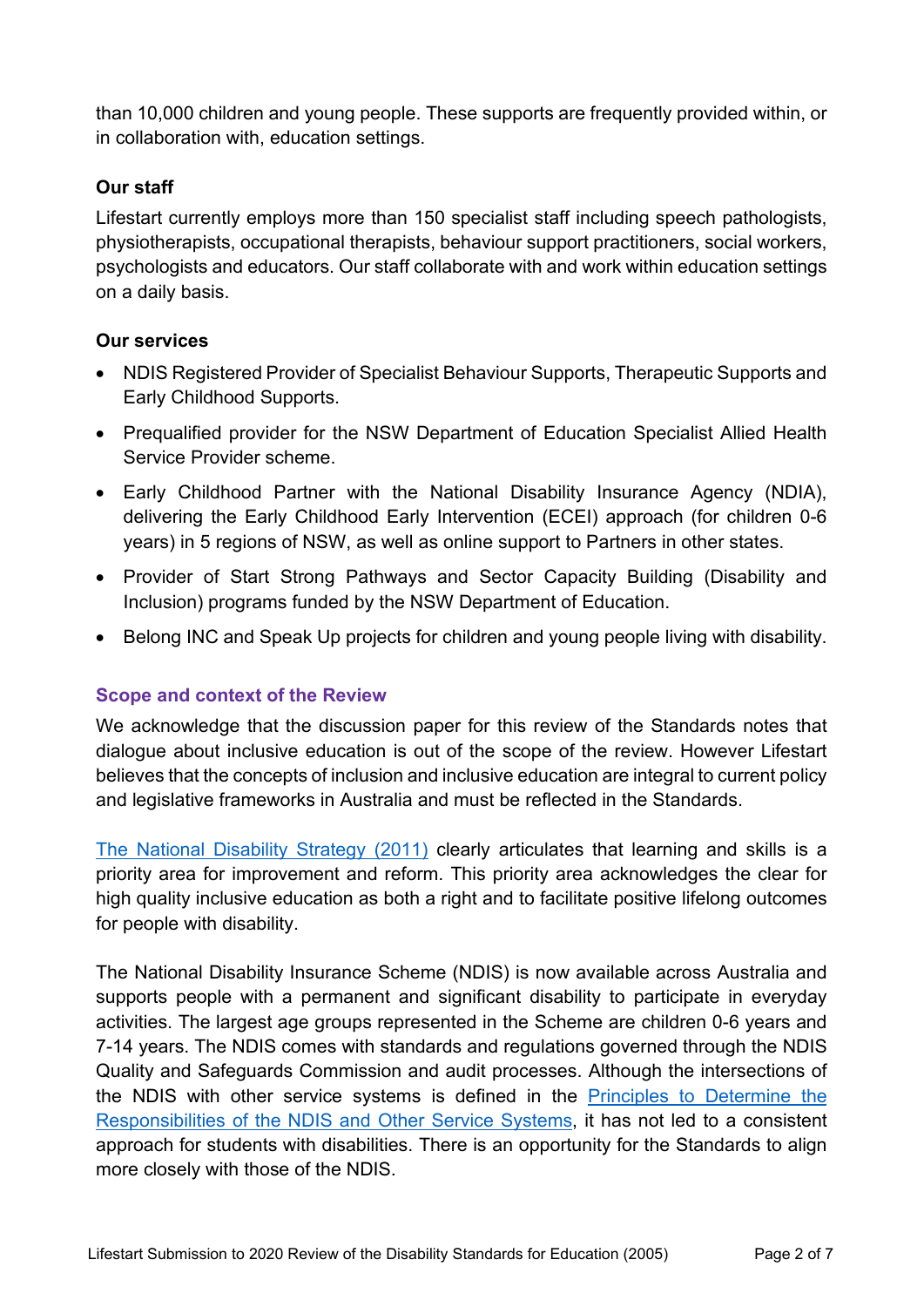There is a growing expectation that strong, contemporary policy frameworks for inclusion and educational outcomes for students with disabilities are developed. State education departments are therefore continuing to amend and improve their policies and strategies for students with disabilities (see for example, the NSW Education Disability Strategy). As these policies and strategies reference the Standards and directly influence the educational practice for students with disabilities, it is imperative that the Standards clearly reflect current thinking about inclusive education and explicitly provide a framework for accountability.

In the area of Early Childhood Education, there have been significant changes in regulations and frameworks that inform the application of the Standards to these settings. The introduction of the National Quality Framework in 2012 not only provides a nationally consistent approach to early childhood education, it also provides an approved learning framework for all services. Over time this has lessened the distinction between preschools and kindergartens and other services such as long day care and family day care settings. In addition, there is strong evidence that participation in early learning is an important investment in a child's life and has a significant positive effect on future outcomes. The Standards should therefore be extended to cover all Early Childhood Education and Care settings to ensure that young children with disabilities and developmental delays are supported on the same basis as all children in their early learning environments.

# **Barriers to access and participation in education and training**

Both research and anecdotal evidence suggest that barriers to participation in education still exist for children and young people with disability and that there has been little change since the implementation of the Standards in 2005 or in response to any of the subsequent reviews. We would particularly refer this Review to the following documents published since the previous 2015 review of the Standards:

- Senate Standing Committee on Education and Employment: Access to real learning: the impact of policy, funding and culture on students with disability (2016)
- NSW Parliamentary Inquiry: Education of students with a disability or special needs in New South Wales (2017)
- CYDA National Education Survey: Time for change: The state of play for inclusion of students with disability (2019)
- Royal Commission into Violence, Abuse, Neglect and Exploitation of People with Disability: Overview of responses to the first Education and Learning Issues paper (2020)

Families supported by Lifestart and our staff frequently report continuing barriers and discriminatory practices in the following areas in particular:

#### **a. Enrolment and access**

Families seeking to enrol their child with a disability in mainstream school for the first time are frequently provided with information about alternative settings that may "better suit" their child. They may be told that: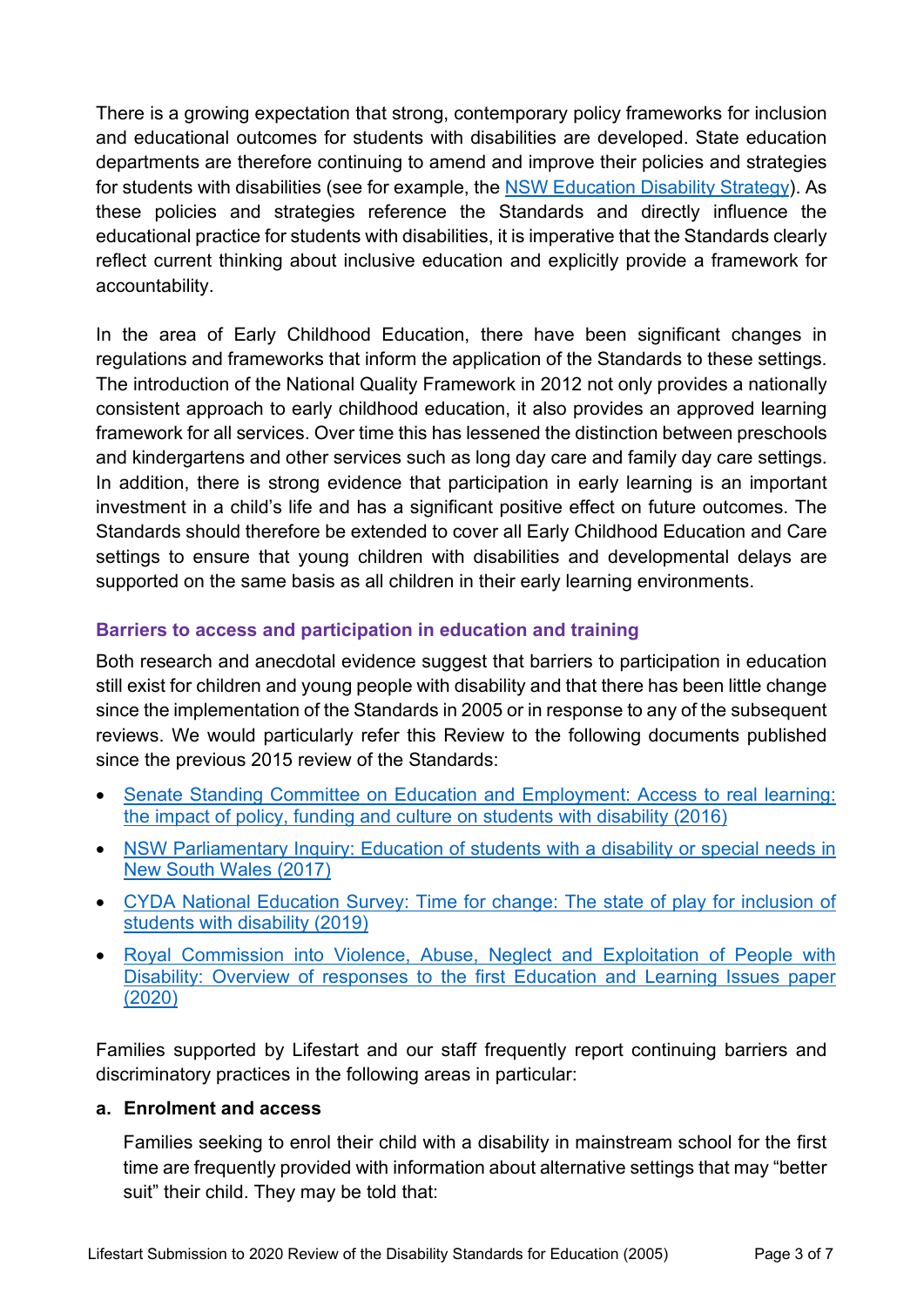- $\circ$  Their child will get better support in another setting
- $\circ$  The school does not have the resources to cater for their child's needs
- $\circ$  Their child may need to move schools later in their educational pathway.

In addition, families may be pressured to consider moving their child to a more segregated school setting at key transition points (for example, between early/late primary and on entering high school). They may also be asked to undertake further assessment for their child, and that an additional diagnosis that attracts greater funding is necessary for adequate support to continue.

Similar barriers may also be experienced in enrolment to educational settings other than schools. Examples include:

- o Families having to attempt to enrol their child in several preschools/daycare centres as they are routinely "turned away" for a variety of reasons
- o Preschools telling families that they have "reached their quota" for children with disabilities or that they cannot cater to the child's needs (for example, if a child is not toilet trained)
- o refusing to accept enrolments for young people with disabilities who may require behaviour support.

## **b. Participation**

For a number of children and young people supported by Lifestart, participation in educational settings is impacted daily. Examples include:

- o Students being excluded from sports carnivals, excursions, camps
- o Students spending extended periods outside the classroom as a way of managing behaviour
- o Students being excluded from NAPLAN testing
- $\circ$  A significant number of students with disabilities on partial attendance plans for extended periods of time with no plans to increase attendance time. This arrangement effectively reduces the resources that a school needs to provide to inclusively support a student
- o Older students becoming disengaged from school due to repeated suspensions, where no proactive planning occurs for providing appropriate future supports and adjustments.

## **c. Supporting Students**

Lifestart observes considerable variation in the extent to which educational settings provide the reasonable adjustments and supports needed for positive educational and social outcomes. School staff often express that although they are willing to do this, they do not feel confident enough in their skills and knowledge to make these adjustments. In addition, in NSW many decisions about resource allocation and collaboration rest with the leadership of individual schools. This leads to an inconsistent approach to supporting students across the school system. Examples of barriers in support for students include: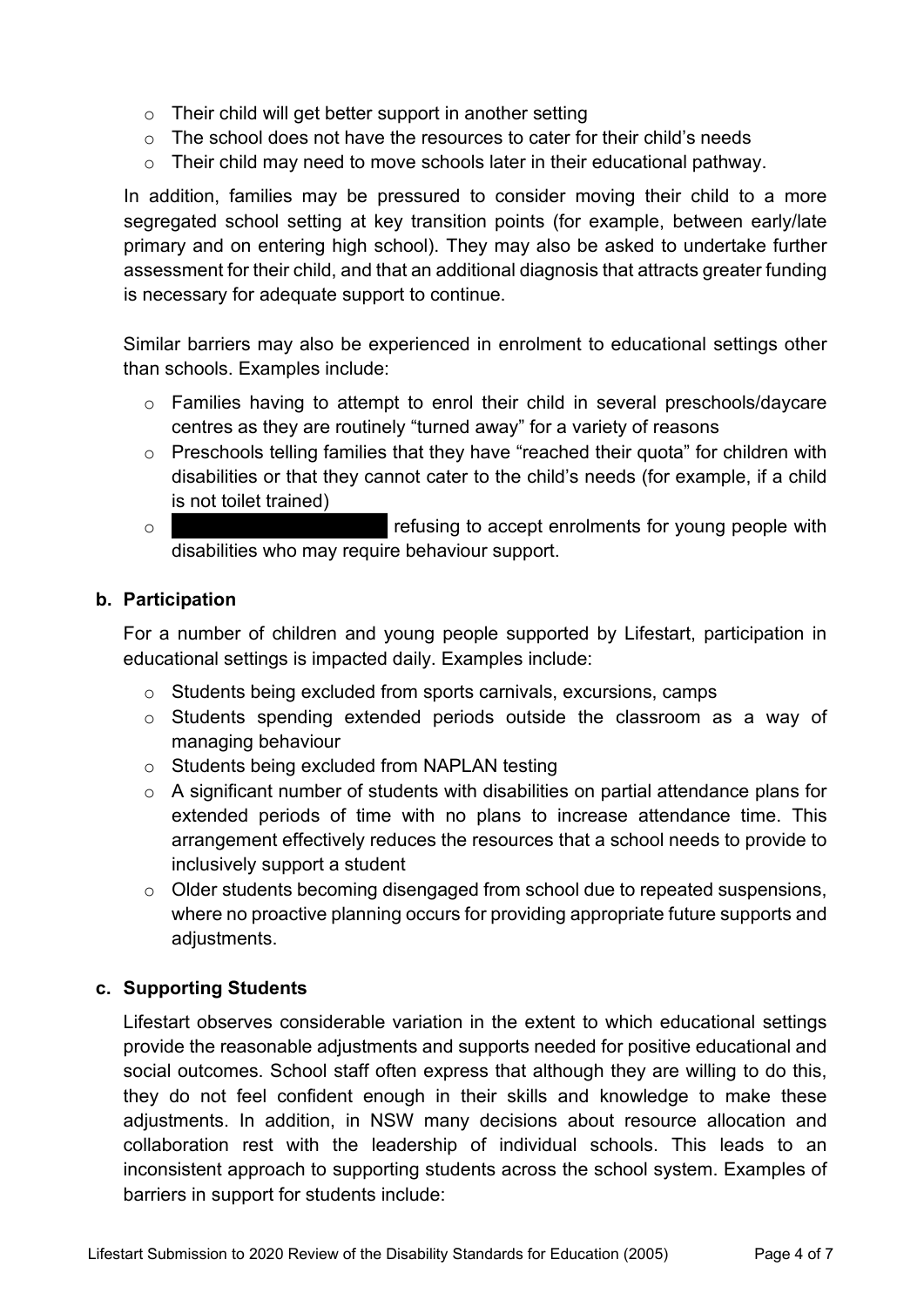- o Families taking no part in IEP meetings and having no awareness of whether their child/young person has an IEP or behaviour support plan
- o Students having little or no involvement in their own plans
- o External providers (for example, allied health professionals) being excluded from some schools
- o Perceptions that a student should be placed in a different setting leading to a lack of collaboration in the current setting
- o Insufficient time and resources for teachers and other school staff to participate in training
- o Clear communication and collaboration with families about how adjustments could be made and that a funding allocation is not necessary in order for this to happen.

# **d. Compliance**

Feedback from families and Lifestart staff indicates that compliance with the Standards is inconsistent and patchy. In particular, the terms reasonable adjustments and unjustifiable hardship require stronger and more detailed definition to facilitate inclusive and supportive planning for students.

While we acknowledge that there is currently recourse to address disability discrimination in education, our experience is that families are often not even aware of the Standards and the complaints process. For families where English is not their first language or those who experience lower literacy levels, the process is difficult to navigate and not transparent. Families generally do not wish to complain directly to a school as there is often the perception that this may have a negative effect on the support provided to their child or their ongoing enrolment in that educational setting. For similar reasons, families have also expressed that they are reluctant to complain to the Australian Human Rights Commission for fear of "rocking the boat" or that the education provider will not enter into the mediation process openly.

In addition, there have been past occasions when Lifestart staff have been excluded from visiting some schools for supporting families to exercise the rights of their children and young people under the Standards.

## **Awareness of the Standards**

Most families of children and young people with disabilities that Lifestart has worked with over many years have no knowledge or awareness of the Standards. Disability providers and advocacy groups will usually support access to this information and in our experience, it is rare for families to receive it from education providers. This is an unfortunate barrier as the Standards could provide a foundation for positive collaboration between schools, families and students with disabilities rather than becoming a focus for adversarial action between parties when communication has already broken down.

While school staff are often aware of the Standards, school communities as a whole (including parent bodies) may not be aware of their collective obligation to inclusion for all students.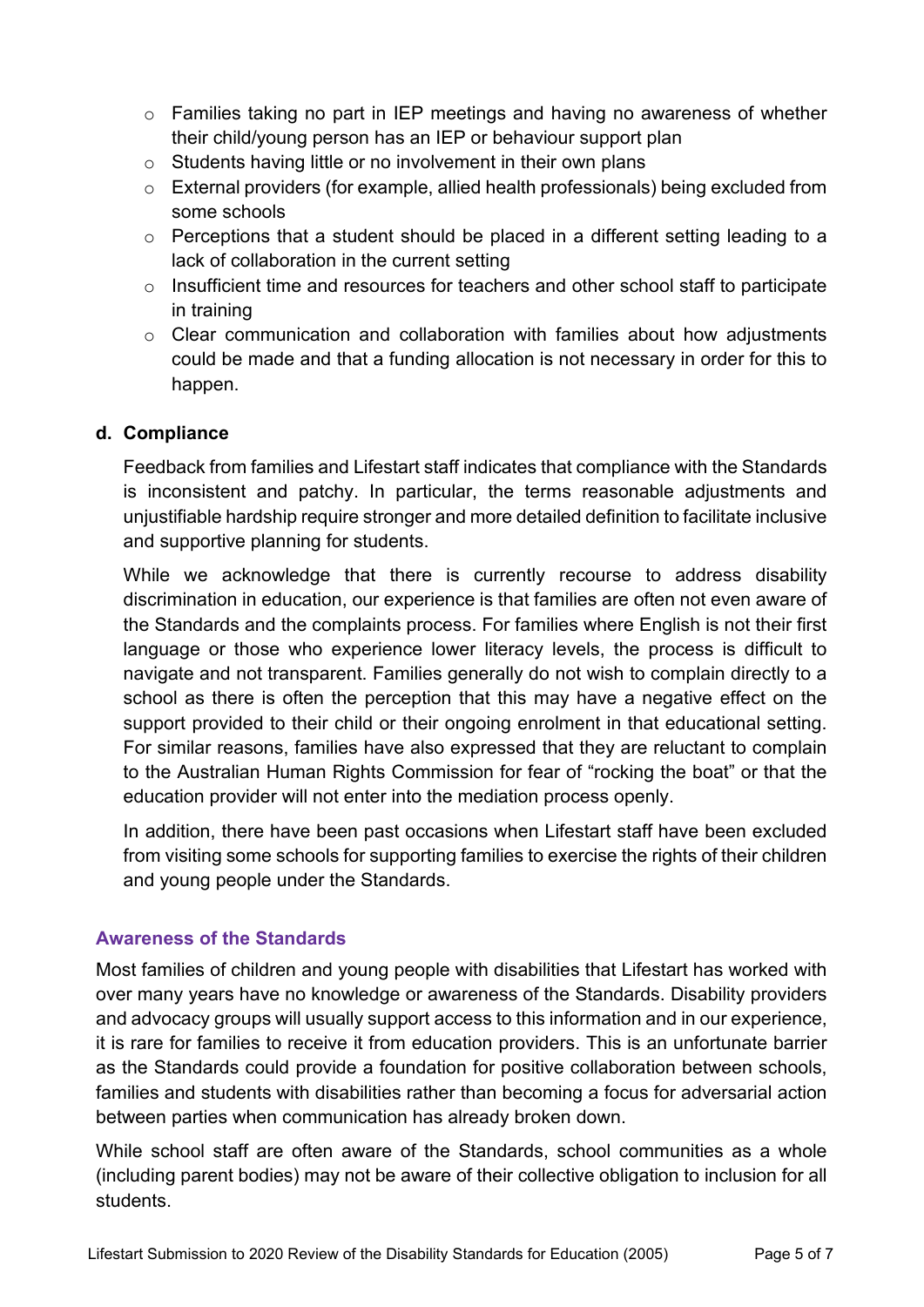#### **How could the Standards be improved?**

- 1. Ensure the Standards are aligned to other policy and legislative frameworks in Australia.
- 2. Expand the scope of the Standards to include all Early Education and Care Settings.
- 3. Strengthen the definitions of reasonable adjustments and unjustifiable hardship and ensure they align with the principles and conventions on human rights and evidence for inclusive education.
- 4. Provide benchmarks for compliance with the standards that are evidence-based.
- 5. Provide and/or strengthen mechanisms for data collection, reporting and accountability against the Standards and ensure this information is publicly available.
- 6. Establish a framework to demonstrate and promote compliance with the Standards. Consideration could be given to accreditation or registration systems.
- 7. Continue to raise awareness of the Standards and their implementation through:
	- o Providing easy read, audio and visual versions of the Standards, including as part of all enrolment packs for educational settings
	- o Ensuring the Standards are available in a variety of languages and formats
	- o Ensuring that Exemplars of Practice are current, evidence-based and easily accessible to all stakeholders and promoting good news stories about the Standards in action.
	- o Promoting the Standards through pre-service training for all education professionals and through ongoing professional learning
	- o Promoting the Standards through resources for school communities (for example P&C groups) and pre-school management committees.
- 8. Providing a helpline for families and students to support complaints and mediation processes.

## **References**

Children and Young People with Disability Australia (2019) *Time for change: The state of play for inclusion of students with disability* https://www.cyda.org.au/images/pdf/time\_for\_change\_2019\_education\_survey\_results.pdf

Commonwealth of Australia (2011) *National Disability Strategy 2010–2020* https://www.dss.gov.au/sites/default/files/documents/05\_2012/national\_disability\_strategy\_2 010\_2020.pdf

Commonwealth of Australia (2016) *Access to real learning: the impact of policy, funding and culture on students with disability*

https://www.aph.gov.au/Parliamentary\_Business/Committees/Senate/Education\_and\_Empl oyment/students\_with\_disability/Report